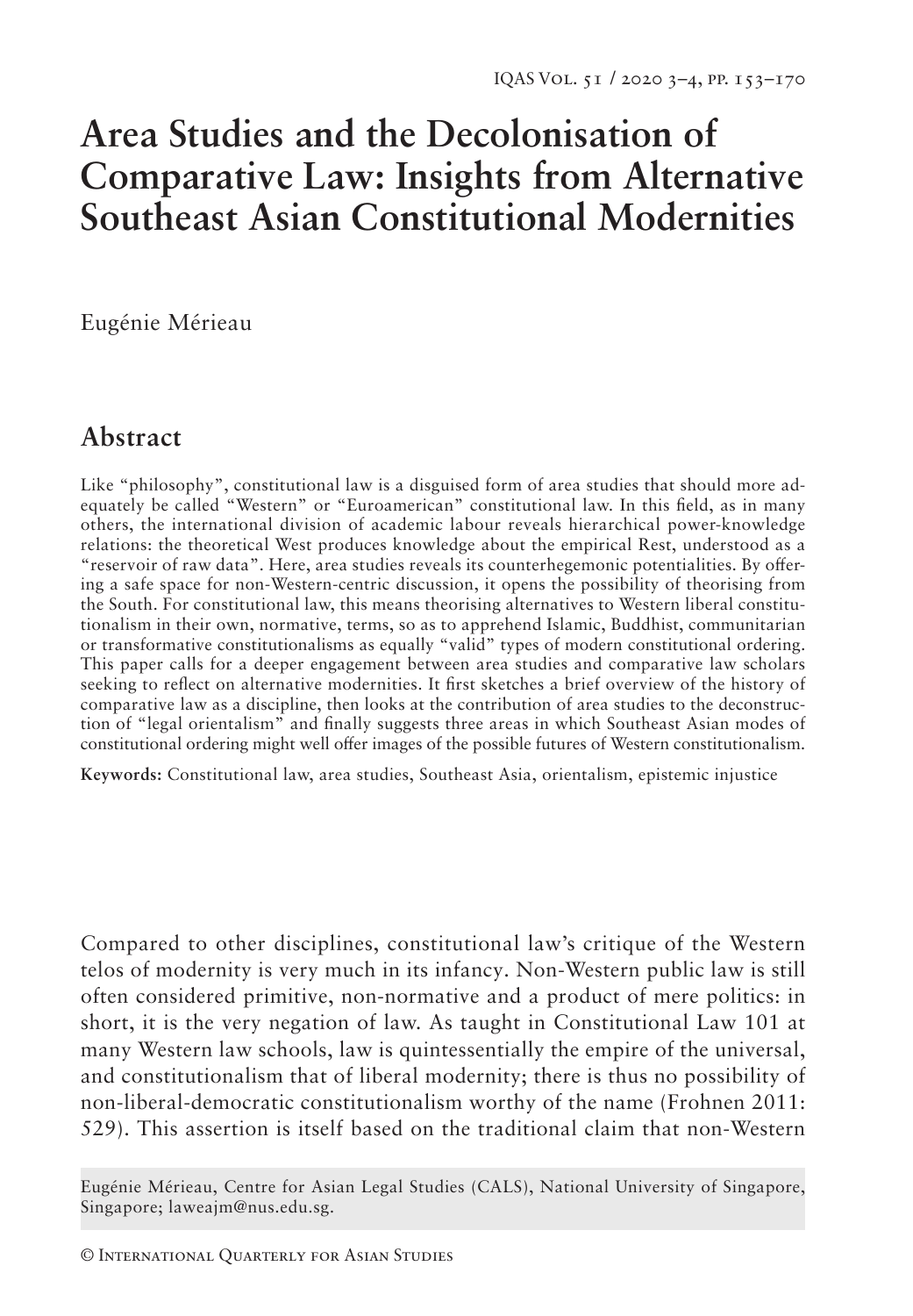law lacks "real" normativity, and in particular that non-Western constitutions are nothing but "façade", "nominal" or even "sham" texts (Weber 1906:166, Loewenstein 1969: 213, Law / Versteeg 2013: 863). For many scholars, non-Western constitutionalism nevertheless proves itself a useful object of enquiry, as it constitutes an ideal laboratory for testing out various hypotheses within the paradigm of modernisation/Westernisation through "legal transplants". Moreover, it opens lucrative opportunities for Western constitutional scholars in the business of technical legal assistance to help the South "catch up" with the North.

But what if Hegel – who famously claimed that "the history of the world travels from East to West, for Europe is absolutely the end of history, Asia the beginning" (Hegel 2001:121) – was wrong and history in fact moves the other way? Anthropologists Jean and John Comaroff have provocatively argued that indeed, it is the West that is evolving towards "Africa", an imagined set of realities characterised by disorder, conflict and multiplicity (Comaroff 2011). If that hypothesis holds true, the evolving dynamics of constitutionalism – the prime state mechanism for legal and political regulation – should reflect that reality. An examination of the work of constitutional courts/supreme courts in the North reveals indeed that constitutional courts are increasingly grappling with disorderly and conflicting legal norms, a multiplicity of legal orders and competing notions of justice: a set of realities long established in the South. What if the wide variety of constitutionalisms espoused by non-Western countries were in fact emerging types of constitutional orderings that, perhaps, accurately mirror the plural futures of Western constitutionalism?

This article calls for the establishment of a research agenda characterised by multiple inversions of the past and the future, of the universal and the particular: regarding non-liberal forms of constitutionalism as new universals – or rather, multiversals – that as such belong to possible futures rather than obsolete pasts. Building on the contributions of legal anthropology, it aims to bring together area studies and comparative law within a non-Eurocentric frame that disrupts the common, Hegelian, sense of history.

### **The Self and the Other: A genealogy of comparative law**

Throughout the nineteenth century, comparative law had a simple, straightforward and well-defined practical application: legal codification. During the first half of the century, legal codification meant the rationalisation of law and unification of local customs, as part of a project of nation-state building. The French Napoleonic Code was promulgated in 1804 and most of Europe followed suit. During the second half of the century, the same process was reproduced in the colonies. In those regions it meant codifying and reforming so-called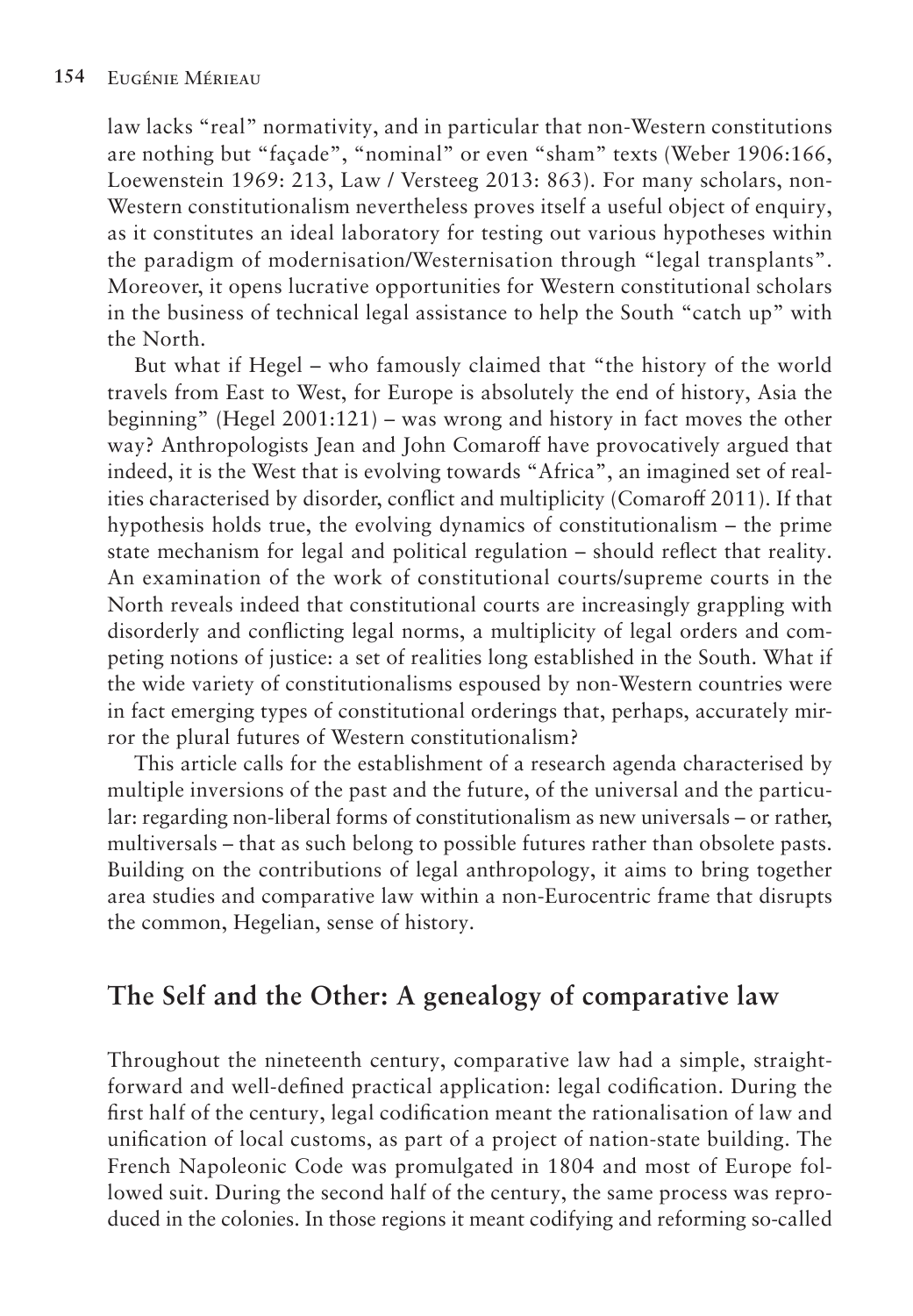"primitive" law. The Indian Code was promulgated in 1860, blending together customary norms, Hindu rules and British laws. Legal codification became part of the project of colonisation, and comparative lawyers found in it their *raison d'être*: they embarked on the legal Westernisation (ad)venture, becoming active, enthusiastic participants in the European "civilising mission" through law. This process and the comparative law industry that it fed affected all non-European countries. Whether under colonial masters or not, all countries engaged in a legal codification process that borrowed Western forms and relied massively on European comparative law advisors – in 1882 the Japanese adopted a Criminal Code drafted by a French jurist, Gustave Boissonade. Chairs of Comparative Law were born in France and Germany, and with them periodicals, international congresses and the will to spread codification everywhere for the common good of humanity.

At the 1900 Congress of Paris, usually considered the first-ever comparative law conference, scholars shared their Kantian-like civilising dream: they would identify and build a common law for all, to bring all countries of the world on a path towards a shared civilisation that would in turn lead to perpetual peace (Fournier 2018). The League of Nations and later the United Nations enshrined these ideals in their respective charters and embodied them in their courts. Comparative law scholars engaged in the project of mapping the world's laws. René David (1968) and Konrad Zweigert (1977) established taxonomies based on the Civil Law / Common Law distinction, making it the foundational dichotomy of the Western tradition, while identifying "other" systems, mostly religious, as not part of the Western tradition. They grouped these into families: Hindu, Islamic, Confucian and Other. The Legal Families approach was soon criticised for its Eurocentrism and essentialism, which resulted in an inability to account for legal change and circulation (Pargendler 2012, Glenn 2014). This was challenged by the Legal Transplants approach, premised on the idea that most law everywhere was changing under the influences of transplants. This new approach took comparative law back to the idea of convergence – massive transplantation should in all likelihood result in legal homogenisation (Watson 1973). The Legal Transplants approach resonated with its contemporary, the Law-and-Development Approach, according to which comparative lawyers were to engage in legal reform in the Third World to bring about "development". This reproduced the late nineteenth century approach to legal codification as the only path towards becoming "civilised".

As the 1960s–1970s saw postmodern thought develop as the internal critique of the Enlightenment myths on which the Westernisation narrative was built, the Law-and-Development Approach suffered a massive existential crisis and lost momentum (Trubek / Galanter 1974). At the same time, taking its cues from Marxism and to a certain extent from postmodernism, the move-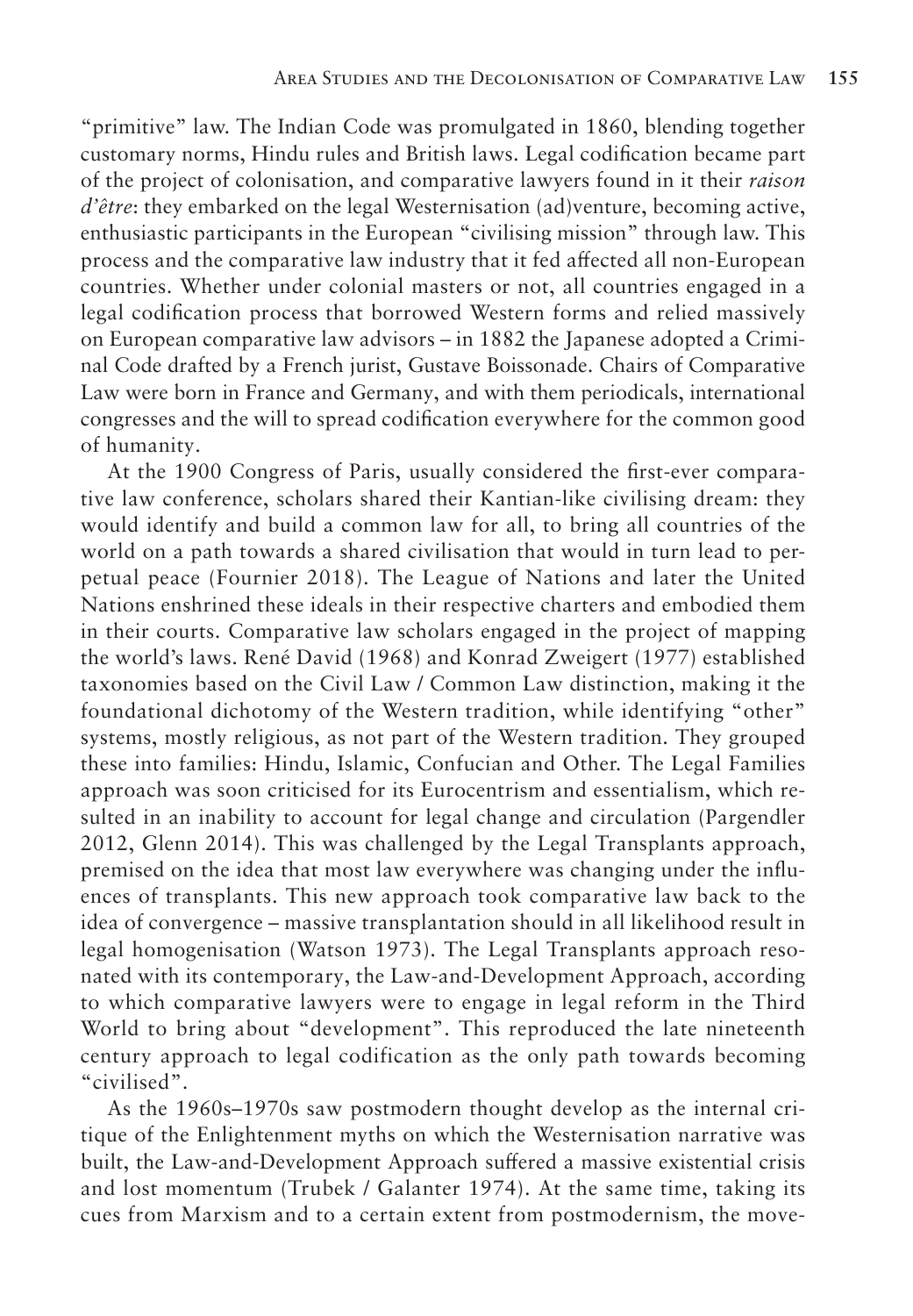ment for Critical Legal Studies developed in the United States. It conceived of law as of a problematic institution eager to entrench inequalities, but instead of taking aim at the Law-and-Development paradigm through a world-systems approach, it kept a rather domestic, practical focus – notably, to reform legal education in the United States (Kennedy 1983, Unger 1983) and to engage in a daily critique of the gender and race hierarchies enshrined in (American) domestic laws, mainly through critical race theory and critical feminist theory. Meanwhile, the discipline of comparative law remained informed, in its aims, outlooks and strategies, by its colonialist origins (Baxi 2003) and maintained its firm commitment to a taxonomic enterprise of categorising the world's various legal systems to identify processes of convergence (or, marginally, divergence) (Mattei 1997).

It was only in the mid-1980s that critical thought eventually came, timidly, to comparative law (Frankenberg 1985). In 1997, under the title "New Approaches to Comparative Law", critical comparative scholars gathered at a workshop in Utah to spark a paradigm shift based on the contributions of Marxism, postmodernism and postcolonialism. They sought to challenge the very idea of legal families and legal transplants, inviting scholars to focus instead on processes of resistance, hybridity, mimicry, subversion and the like at play in legal change (Carozza 1997, Legrand 1997, Legrand / Munday 2003). In a similar move, by the mid-1990s, critical legal theory had made its way in the discipline of international law, giving birth to the Third World Approaches to International Law, nicknamed the TWAIL movement (Anghie 1996, 1999). However, if TWAIL flourished, the encounter between critical legal studies and comparative law that could have given birth to critical comparative legal studies somehow failed to materialise (Mattei 2019, Seidman 2006), and the awakening of comparative law to non-Eurocentric modes of thinking remains, as of today, quite marginal. It is even more marginal in the field of constitutional law, which suffers from being doubly peripheral: it is situated at the margins of the discipline of comparative law, itself at the margins of the discipline of law (Frankenberg 2006).

As a result, constitutional law remains largely unaffected by both postmodernism and postcolonialism despite renewed calls to "decentre" the discipline and open it up to transdisciplinarity (Hirschl 2013, 2014; Frankenberg 2018). Ignoring the insights from critical legal studies, comparative constitutional law remains widely dominated by Eurocentric formalism. As a consequence, non-Western constitutionalism tends to be assessed based on its degree of conformity with its Western counterpart (Law / Versteeg 2013). Yet the shift towards a more inclusive model of scholarship has already begun and owes much to area studies, where legal scholars can safely leave legal formalism behind to enter in conversations with scholars from other disciplines.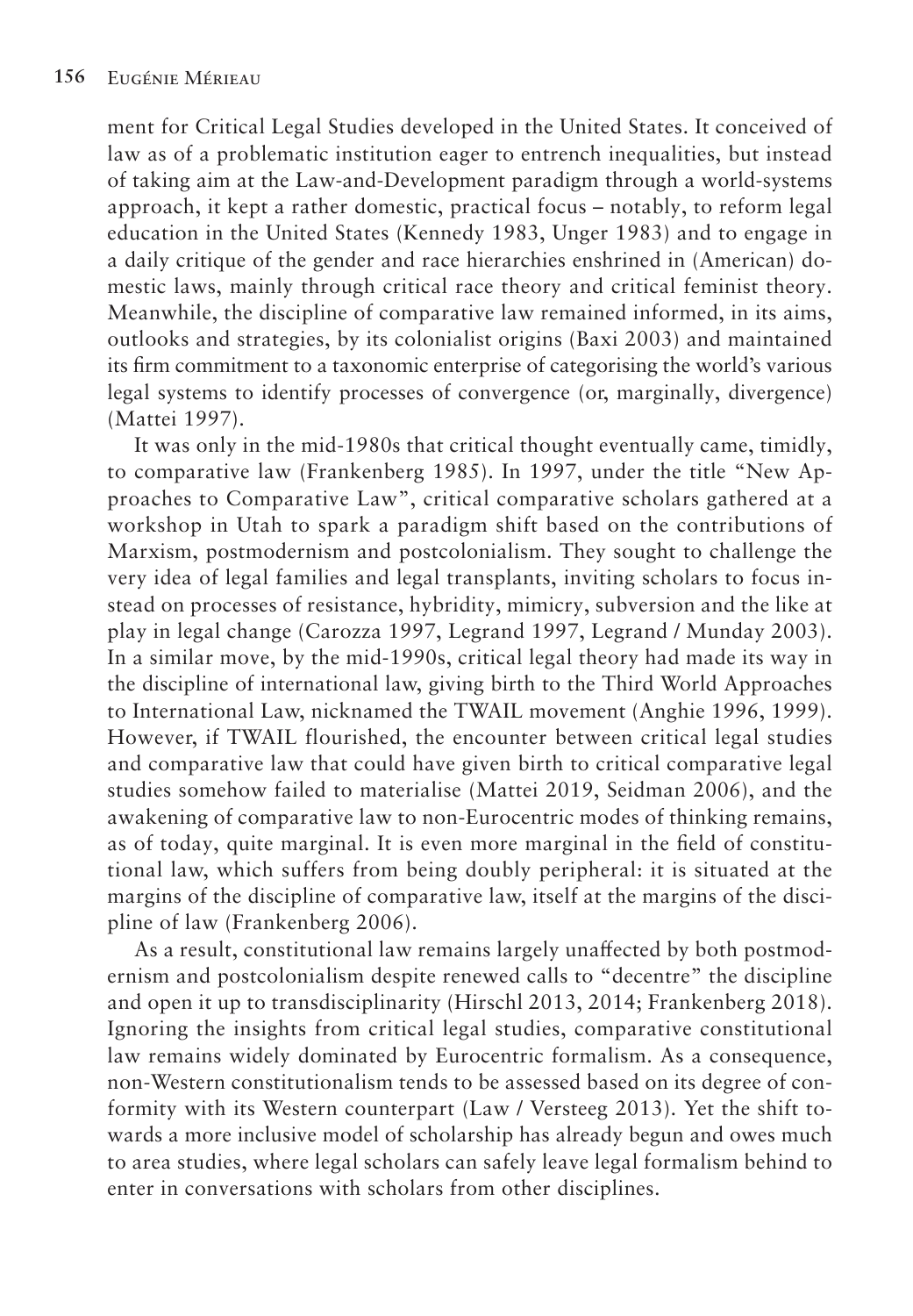## **Debunking the myth of "lawless Asia": Area studies versus legal orientalism**

Montesquieu is often identified as the first Comparative Law scholar. In his 1748 opus, the *Spirit of the Laws*, he reflected on the Self through considerations of the Other (Montesquieu 1989). Although he did remark that law was tied to society, his focus and aim was not to advocate for or against legal transplants, even less for the Westernisation of the Orient, and not even to create knowledge about the "Orient". Contrary to what many comparative lawyers have read in him, Montesquieu's aim was to engage in a domestic critique of the despotism of the French absolute monarchy. Due to fear of censorship, such criticism was expressed by implicitly showing how the French King's rule was no different from the rule of imagined oriental monarchs. For the sake of his argument, he created an Asian, naturally despotic, stereotype, which he contrasted with the idea of separation of powers, which he had observed in Britain (see Sullivan 2017). Unfortunately, comparative law scholars misread Montesquieu and took his tactical, instrumental considerations about oriental despotism as knowledge about Asia: the myth of lawless Asia has informed scholars ever since. For instance, in the early twentieth century, legal orientalist Robert Lingat argued that Hindu traditional conceptions of law, based on *dharma*, prevented traditional rulers from engaging in lawmaking. According to Lingat, Hindu-based conceptions of law were not normative but descriptive, falling short of the modern/Western definition of law (Lingat 1941; see also Lingat 1973).

The two world wars and the advent of the Cold War displaced the centre of orientalist studies to the United States under the name "Area Studies". In the US, area studies was designed as the study of China, Japan, the Soviet Empire and Latin America, in accordance with the foreign policy interests of the United States (Wallerstein 1997). In the 1970s, the field came under intense criticism, not least because of the Vietnam War that divided the community of Asianists. A few years later, area studies suffered yet another near-fatal injury with the publication of Edward Said's *Orientalism: Western Conceptions of the Orient* in 1978. In this influential book, Said offered a relentless attack against area studies as being the prime site of orientalism as opposed to more valuable modes of enquiry structured around intellectually rigorous academic disciplines. In the words of Said, "[i]nteresting work is most likely to be produced by scholars whose allegiance is to a discipline defined intellectually and not to a 'field' like Orientalism defined either canonically, imperially, or geographically. An excellent recent instance is the anthropology of Clifford Geertz, whose interest in Islam is discrete and concrete enough to be animated by the specific societies and problems he studies and not by the rituals, preconceptions, and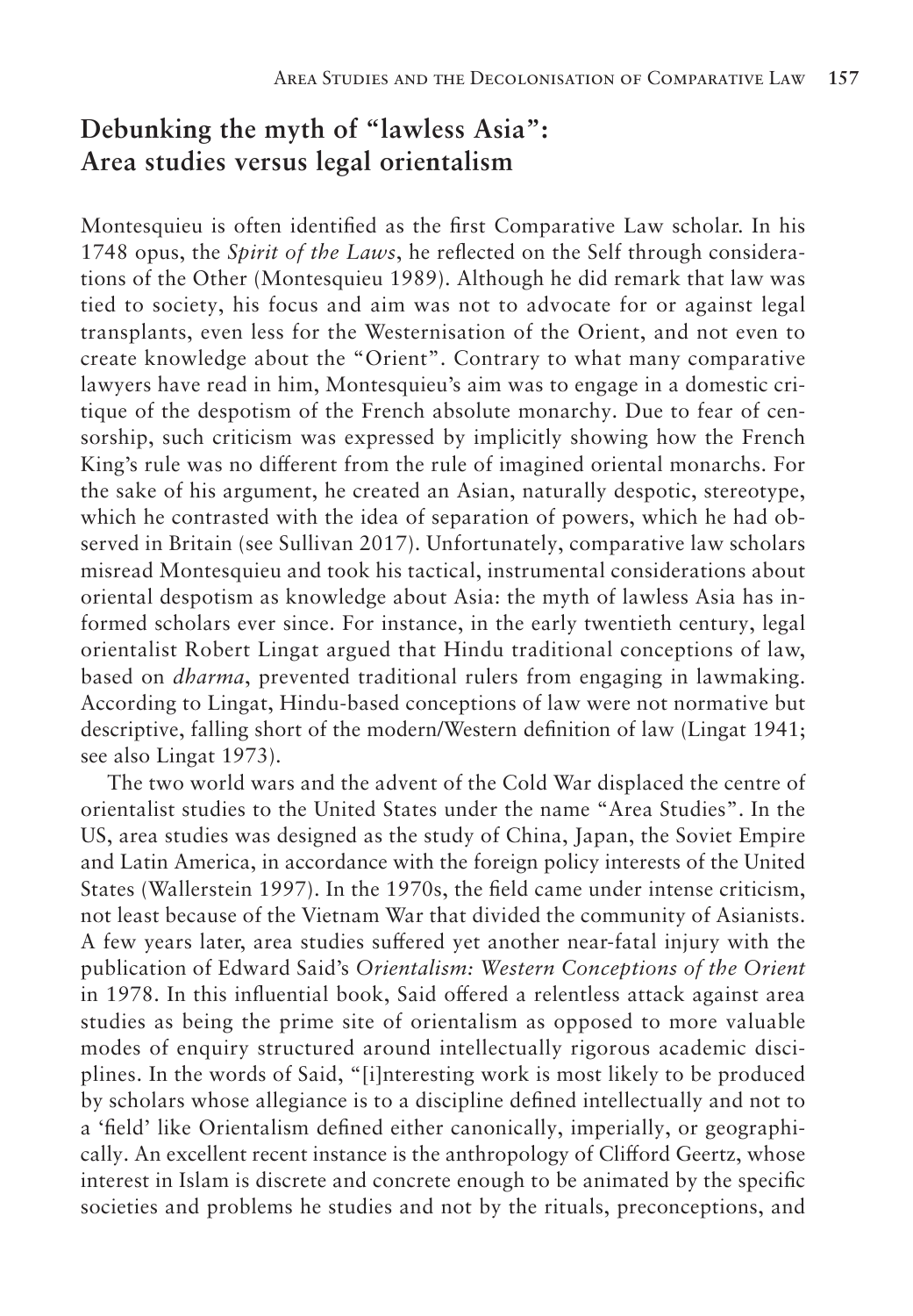doctrines of Orientalism" (Said 2003: 326). Clifford Geertz was indeed not an area studies scholar but a cultural anthropologist with no clear specific regional interest. Nonetheless, he did much to advance the study of Islam as well as the study of law in non-Western contexts. In one of his most influential works, he analysed law as a cultural system to be both deciphered and deconstructed like a text (Geertz 1973), à la Derrida, and as a form of imagining the real, à la Lévi-Strauss (Geertz 1983). Moreover, using the example of Indonesia, he contended that law was no less dogmatic in the so-called "primitive" societies than in the West (ibid.: 182). Although Geertz was not an area studies scholar per se, his extensive field-work experience in Indonesia proved essential to his willingness and ability to challenge the myth of the lawless non-West.

It was much later that the Saidian analysis of orientalism was applied to Asian legal studies. The first recorded denunciation of legal orientalism is the work of Chinese Law scholar Teemu Ruskola, who coined the term in an article published in 2002 (Ruskola 2002). He defined it as "a set of interlocking narratives about what is and is not law […] and who has law" (Ruskola 2013: 5). From the mid-nineteenth century, the British had argued that China had no law, thus enabling the United Kingdom to force extraterritorial treaties, claim ports and colonise parts of the Kingdom of China. In the early twentieth century, orientalist scholars argued that the specificity of the West resided in its use of law and courts as opposed to customs, rituals and mediation as practiced in the non-West, in particular in China. In a process spanning about a century, orientalist scholars invented legal primitivism, characterised by status as opposed to contract, by hierarchies as opposed to individualism (cf. Maine 2002, Dumont 1986, Tuori 2014). But unlike orientalism in literary studies, "legal orientalism" did not give rise to a boom of legal literature, the creation of a lively school of thought or the endowment of chairs in prestigious law schools – mostly, it remained confined to Chinese legal studies, where it is still today a dynamic discussion (cf. Li 2014, Coendet 2019).

The myth of "lawless" Asia was debunked in Chinese area studies, but very much maintained in the thinking of Western law schools. Anthropologists noted the fetishisation of law in the non-West, but legal scholars were quick to point out that this was not "really" law, being inefficient at solving disorder in the postcolony (Comaroff / Comaroff 2007). In a similar fashion, legal scholars take notice of the fetishisation of constitutional law, but are quick to point out that this is not "really" constitutionalism and these courts are not "really" constitutional courts, being unable to fully uphold liberal-democratic values – in fact, the use of constitutionalism and judicial review by such courts is conceptualised as the "abuse" of constitutionalism and judicial review (Landau 2013, Landau / Dixon 2019). Even the type of judicial review operated by the Supreme Court of one of the most established Asian democracies, Japan, is described as having "failed" (Law 2011: 192).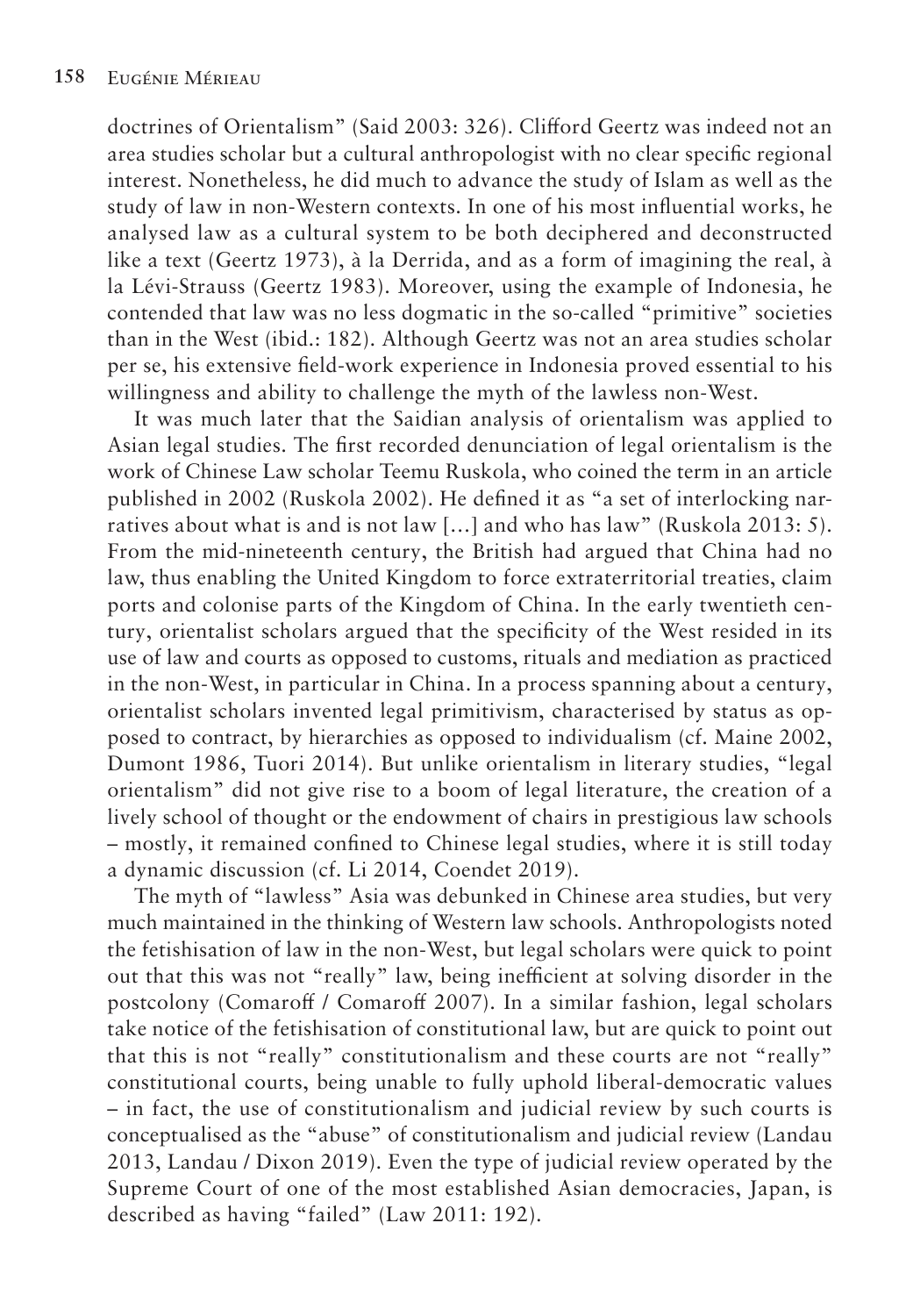The first denunciation of constitutional orientalism is yet to come. "Real" constitutionalism is still often associated with the type of constitutionalism practiced in the West while "sham" or incomplete versions of constitutionalism are the preserve of the East. The canon of constitutional law scholarship still tends to establish liberal-democratic forms of constitutionalism as the only genuine type and sees "authoritarian", "Islamic" or "Confucian" constitutionalism as oxymorons (Dowdle / Wilkinson 2017). Studies of constitutional design still aim to transfer constitutionalism-as-development to developing countries, especially the most underdeveloped, divided, disorderly ones (Choudhry 2008, Lijphart 2004). In constitutional studies more than comparative legal studies, legal transplants are seen to migrate primarily from the North to the South (Choudhry 2006, Perju 2012). Even if the spread of constitutions and constitutional courts has been acknowledged, the South is still seen as "constitutionalism-deprived". In the discipline, the most quoted article by the African scholar H.W.O. Okoth-Ogendo (1988) is precisely that which establishes this argument: the non-West has "constitutions without constitutionalism". Most of the studies on constitutionalism outside the West refrain from using the word "constitutionalism" – as the common assumption remains that non-Western constitutional practices are not deserving of the label (Ginsburg / Moustafa 2008, Ginsburg / Simpser 2013, Grimm 2016).

By contrast, scholars working in/on Asia have repeatedly made use of the prestigious label to refer to Asian forms of constitutional ordering (Chen 2014, Chang et al. 2014). There is much evidence that, like legal orientalism, the denunciation of constitutional orientalism will come from scholars of Asian law. For decades now, they have pointed to alternatives to Western constitutionalism as equally valid forms of constitutionalism (Thio 2012, Neo / Son 2019). In fact, constitutional orientalism has already been alluded to in specific works on Southeast Asian constitutionalism, and Andrew Harding and Bui Ngoc Son gave a first, simple and efficient definition in 2016: "Constitutional orientalism can be referred to as the western imagination of constitutional law in Asia" (Harding / Son 2016: 168). Scholars have also attempted to establish Asian experiences as having universal appeal. There is a growing literature on Asian constitutionalisms in the plural form, with the elaboration of concepts, theories, models and methodologies for constitutional law out of Asia and Southeast Asia. In the realm of concepts alone, "illiberal constitutionalism" (Thio 2012, Mérieau 2016b), "authoritarian rule of law" (Rajah 2012) and "authoritarian constitutionalism" (Tushnet 2015) were all crafted from and for Southeast Asia. An exponential volume of literature is investigating Asian discourses of the rule of law (Peerenboom 2003), Asian forms of legalities (Chen / Fu 2020) and the Asian judicialisation of politics (Dressel 2012).

The judicialisation of politics is a telling example of the type of historical inversion referred to in this piece. The judicialisation of politics was believed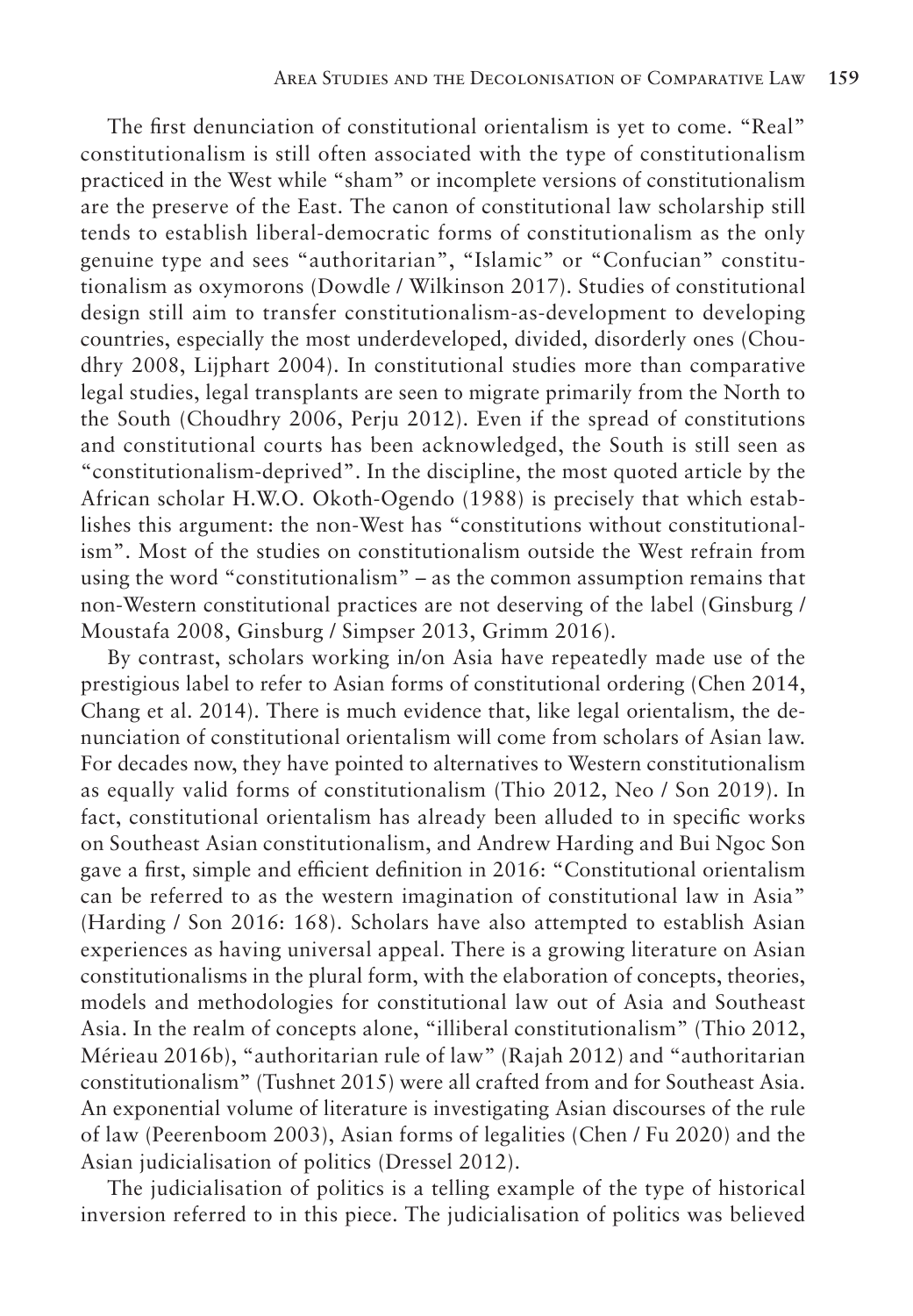never to occur in a place where law was as marginal as in Asia. In 1997, Tate Vallinder proclaimed that Southeast Asia was an unlikely candidate for the judicialisation of politics (Tate / Vallinder 1997). Yet since the late 1990s, centralised constitutional review has spread in the region (Thailand 1997, Cambodia 1998, Indonesia 2003, Myanmar 2011), while supreme courts have also embarked, to various degrees, on a constitutional review of legislation (Philippines, Singapore, Malaysia and Timor-Leste). Even Vietnam has discussed the option of adopting an organ of constitutional review (Bui 2018). In fact, in Southeast Asia, in the early twenty-first century, constitutional courts are engaged daily in dealing with a wide range of issues and core political controversies. Examining judicial behaviour in Southeast Asia in 2020, one is puzzled by the elaborate rulings issued by courts, from Myanmar to Indonesia, and by the expanding role of the judiciary in the region. Today, Southeast Asia is experiencing one of the most intense phenomena of judicialisation of politics carried out by numerous constitutional courts – with courts sending politicians to jail for lengthy sentences, dissolving political parties and invalidating constitutional amendments (Dressel 2012). Constitutionalism in fact is as intense and dynamic in Asia than in Europe, if not more so, but, more importantly, it is much more diverse.

# **How the West is evolving towards the East: Southeast Asian examples**

The first phenomenon that puts Southeast Asia at the forefront of global legal development is its long-lasting, multifaceted experience with legal pluralism, a distinctive feature of Southeast Asian systems. In Southeast Asia, the principle that the law should be the same for all was never the rule (Hooker 1975, Hussain 2011, Bell 2017). Instead, various indigenous, religious and ethnic communities have been governed by their own normative orders within the State constitutional order (or outside of the State). In much of Southeast Asia, indigenous systems of conflict resolution coexist with sharia courts, which coexist with the national courts. On top of this, legacies of successive waves of colonialism have layered colonial over indigenous laws, often recodified as modified versions of customary laws, on top of mixed systems of civil and common law. In the region, the various apex courts including constitutional courts police the relationship between the competing legal orders and the intermingling of norms from various origins and systems as well as the coexisting means of conflict resolution (Harding 2015). For instance, the religious condemnation of blasphemy clashes with constitutional secularism in Indonesia, a clash that must be entertained by the Indonesian Constitutional Court. Indigenous voting sys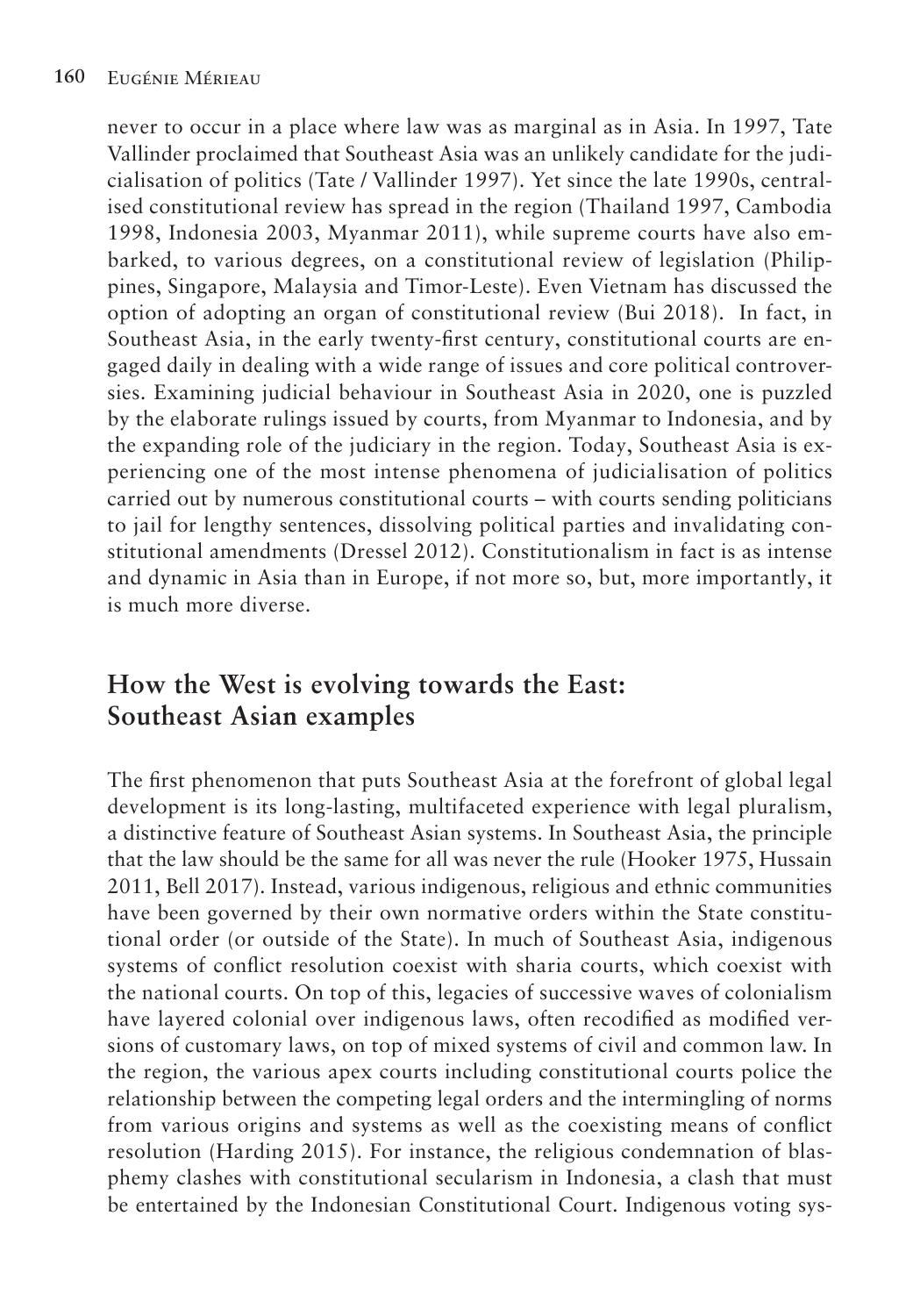tems in West Papua clash with the one person–one vote principle, a clash also entertained by the Indonesian Constitutional Court.

Southeast Asia is also a region that has one of the richest experiences of mechanisms of transitional justice: the Extraordinary Chambers of Cambodia put members of the Khmer Rouge on trial for more than a decade (2006–2018); Timor-Leste organised many initiatives to deal with Indonesian massacres in 1999 and in the 2000s, while Indonesia, the Philippines and Thailand have engaged in deep reflections about transitional justice and attempted to set up truth and reconciliation mechanisms. In this area as well, high courts are tasked with policing the conflict between competing notions of justice and law. In Cambodia, the Philippines, and Indonesia, they have ruled transitional justice mechanisms as unconstitutional, often involving the key principle of nonretroactivity of criminal law.

So, why would such mechanisms – legal pluralism and transitional justice – designed for a perceived dysfunctional and disorderly South, increasingly appear as legal solutions to social problems of the West? The year 2020 provides a great snapshot of evidence. In the United States, 2020 has been marked by intense ethnic-based violence, a deadly epidemic, economic inequalities and crises, as well as an attempted coup, political corruption and incompetence. The foundational myth of equality before the law and the impartiality of the justice system has crumbled under the evidence brought to light by social movements such as Black Lives Matter. Protesters have called for the replacement of mass incarceration of Blacks by mechanisms of transitional justice. Meanwhile, in the United Kingdom, following the set-up of the Muslim Arbitration Tribunal in 2007, there are calls to allow sharia courts to operate in parallel to the secular courts; in Canada, there are calls to allow indigenous populations to rule themselves according to their customary norms and to give them reparations through transitional justice mechanisms. With events of violence, terrorism, ethnic riots and awareness of lingering colonial legacies, legal pluralism and transitional justice no longer appear as the Other to Western legality and justice but increasingly as potential solutions to universal issues.

Additionally, another area where Southeast Asia might be seen as a repository of legal solutions to (re)emerging problems in the West is that of authoritarian legality to respond to epidemic diseases. In Southeast Asia, as in the Western model, emergency legislation has been deployed heavily against terrorism, but it has also been used more recently to deal with epidemics, implementing quarantine and curfews – Southeast Asia was one of the first regions to adopt a "national security"or, rather "human security" approach to epidemics (Caballero-Anthony 2008). Southeast Asia has a legacy of normalising states of emergency into ordinary legislation (Ramraj 2008, Ramraj / Thiruvengadam 2009), and this has been replicated in its handling of epidemics. These legal devices are also spreading to the West, as governments grapple with the Covid epidemic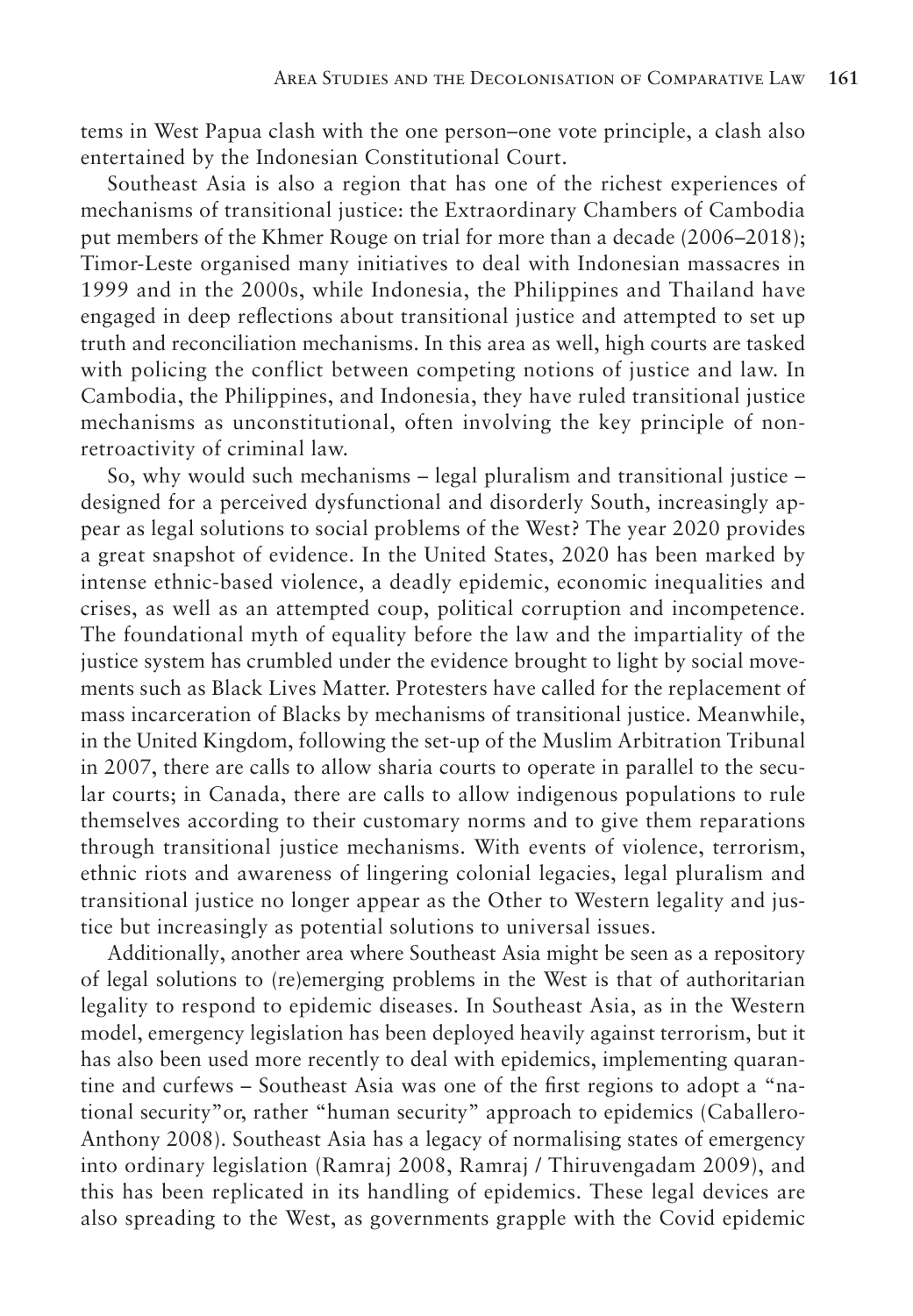against the backdrop of continuous mass protests fuelled by an unprecedented level of income inequality and the exploding legitimacy crisis of liberal democracy. In 2020, the normalised State of Emergency as applied to epidemics travelled from China to Europe through Southeast Asia. Mass quarantines and lockdowns were quickly implemented, turning liberal societies like France into Orwellian dystopias where drones patrol the air reminding the public that anyone walking the streets or gathering in groups will face immediate sanctions. As some have argued, Europe emulated China: massive surveillance by drones, phones and tracing apps, as well as the prohibition against assembly, became the norm (Tréguer 2020 /Rocca 2020).

Finally, there is lawfare, or legal warfare – the use of courts to silence critical voices in the name of democracy. Southeast Asia has been at the forefront of this development at least since the 1990s: courts including Constitutional Courts dissolve political parties, remove prime ministers and presidents, veto constitutional amendments and pieces of legislation, support institutions such as the Church or the Military, and are used to bankrupt political opponents on a regular basis. The most telling example is that of Thailand, whose Constitutional Court has dismissed every single elected prime minister, one after the other, since its creation in 1997 and has dissolved the most popular political parties on several occasions (Mérieau 2016a).

This very brief overview aims to show how legal transfers, long assumed to move unilaterally from the North to the South, are now increasingly embedded within an opposite trajectory. If the benefits of authoritarian legality in the handling of epidemics are not self-evident, mechanisms of transitional justice and legal pluralism might appear as useful processes for dealing with current challenges in Western societies. This "inversion" of the sense of history is due to a generalisation of disorder in Western states, characterised by ethnic tensions, epidemics and inequalities, all conducive to further violence.

# **Towards an epistemology of the South in Comparative Constitutional Law: A set of three proposals mediated by Area Studies**

Yet at the level of social theory, Eurocentric modernisation theory turned upsidedown has all the same defaults as the original, substituting one imperialistic modernity (say, the Euroamerican Empire) with another imperialistic modernity (say, the rising Chinese Empire). By contrast, the aim here is to acknowledge the possibility of multiple coexisting modernities, and to recognise that Southern modernity is not a derivative of Northern modernity, nor does the South lag behind the North. Instead, the centre might mimic the periphery and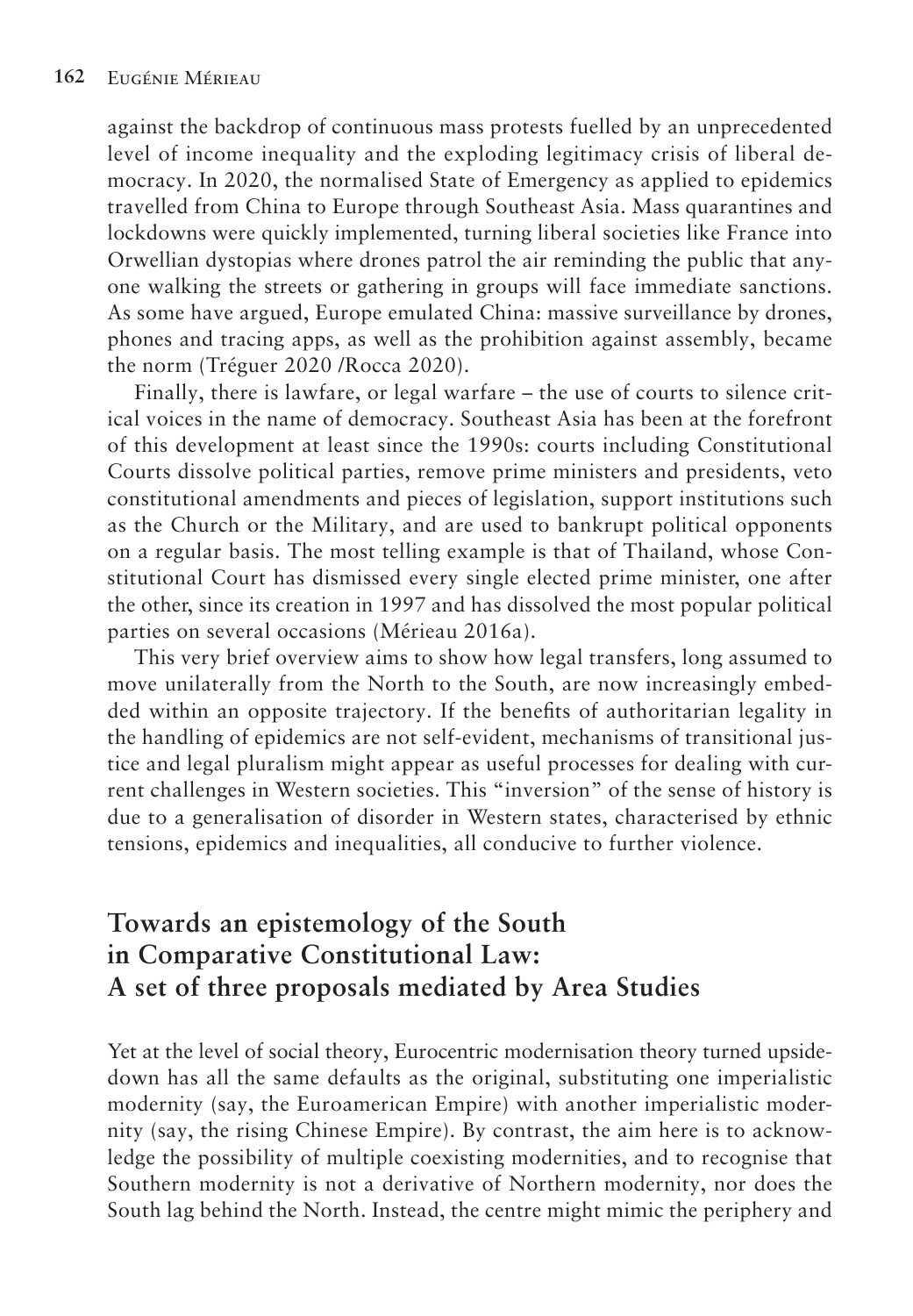the periphery be the centre's avant-garde. In order for scholars to work towards undoing the coloniality of (constitutional/legal) knowledge by accounting for alternative constitutional modernities without hierarchising them, here is a set of three proposals.

First, it is crucial to engage in a locally-informed genealogy of the processes of marginalisation and othering at the foundation of disciplinary knowledge. In particular, in constitutional law, the mainstream approaches share a common embeddedness in an orientalist agenda founded upon the Westernisation narrative: there is only one modernity, and it is Western (Hall 1992, Wolf / Eriksen 2010). Andrew Harding wrote, in his seminal article on "Southeast Asian Lessons for Public Law", that the legal scholars who attended the 1900 Paris Congress of Comparative Law had not only ignored the region but in fact went as far as to "plan the exclusion of Southeast Asian Law" (Harding 2002: 266). Against this background, Harding calls their comparative law project "misconceived". Yet rather than misconceived, I would like to suggest that the project was very much well-conceived for its aim of epistemic imperialism, a process at the core of disciplinary knowledge. The absence of Southeast Asian Law was actively produced and reproduced with much effort and coordinated action within the discipline of comparative law. This exclusion has been achieved through an active process of policing the canon of what law is and who has it, the declinations of which have evolved over time. Therefore, engaging in a genealogy of marginalisation includes a thorough examination of how various scholars have exerted their agency to iteratively exclude Southeast Asian law over time, a method sometimes referred to as a "sociology of absence" or continued epistemic violence (Santos 2001, 2008).

Second, it is equally crucial to both provincialise the canon, by resituating it as a specific form of Euroamerican area studies and to theorise from Southeast Asia. In constitutional law as in other disciplines, it has been proven time and again that the lived experiences of the South challenge the established theories produced in the North, demonstrating the latter's particularism rather than universalism. Area studies, with its deep commitment to language training, fieldwork and interdisciplinarity, offers opportunities to revise these theories and derive new ones from non-Western grounded empirical study. So, for instance, based on the examples used in this article, legal monism must be revised, retributive justice must be revised, the binary opposition between authoritarian and liberal forms of constitutional ordering must be revised, and the faith in constitutional courts as democracy-enhancers must be revised. Revised theories from the South will be embraced by the North as it increasingly grapples with religious and ethnic diversity, conflict, epidemics and environmental disasters, and the end of the liberal consensus.

Third, it is urgent to refuse to submit to the international division of labour that assigns empirical work to the South (as the non-West is a place of "un-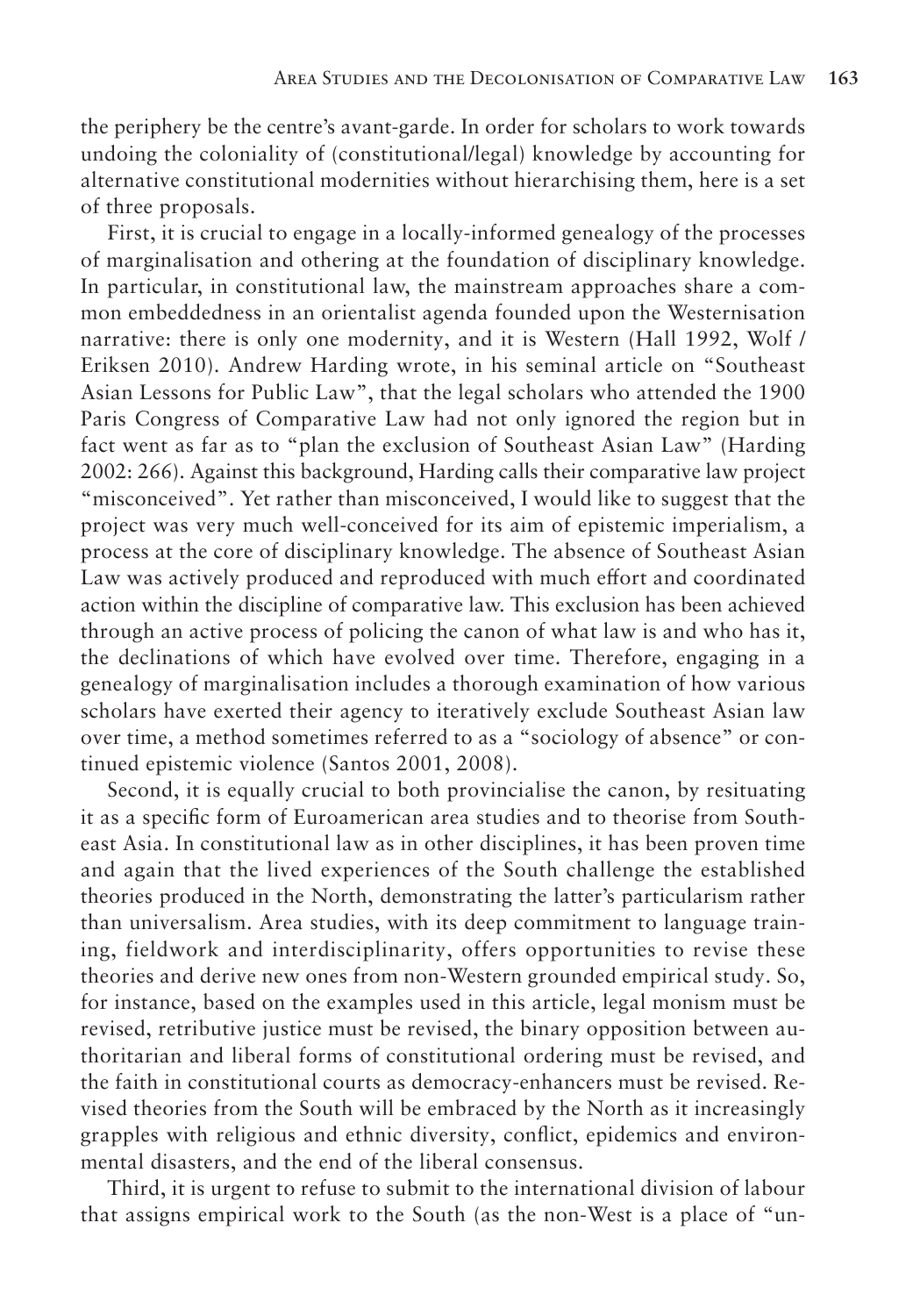processed data", Comaroff / Comaroff 2012: 114) in order to leave theory to Western scholars. In comparative constitutional law, this international division of labour knows an additional layer: scholars from the South are encouraged not only to focus on empirical work, but also to focus their empirical work on their own jurisdiction. As a result, the outcome might fall short of the label "comparative" and see its contribution reduced to that of data collection, whose value added is greatly diminished compared to comparative and theoretical work (Hirschl 2005). Due to the elite status of theory as opposed to empirics, and to comparative work as opposed to single-country expertise, there is a tendency among Southern scholars to reject area studies altogether in order to associate themselves with disciplinary work usually dominated by the North, with the risk, also present in area studies, of becoming perpetual subcontractors to more established scholars (Alatas 2000). Although this strategy might be understandable at the individual level, this paper calls for using area studies as a platform to theorise alternative modernities, aiming for an "area" type of theorising, which emancipates itself from the traditional dependencies on Western elite institutions – for instance by engaging in critical, comparative, South-South area studies.

Against the predictions of the "death" or "end" of area studies (Miyoshi et al. 2002, Walker / Sakai 2019), I contend that area studies has increasing relevance today, when the zeitgeist calls for "provincialising" the social science canon and theorising from the South. Against this background, as pointed out by legal scholars, area studies specialists and comparative lawyers have a lot to gain from entering into a mutual conversation (Nicholson 2008:72) – historically, law has, after all, been used as the quintessential sign of modernity as well as the first device to both colonise and resist colonisation. Like the discourse on Asian lawlessness, the "constitutions without constitutionalism" narrative (re)produces the Western discourse of the West versus the Rest: its survival depends on a struggle between competing interpretations of the term "constitutionalism" as being inclusive or exclusive of non-liberal-democratic forms of ordering.

Conceptual formation and diffusion, a highly valued form of knowledge production, is a function of power (Foucault 1980). For instance, the authorship of the notion of orientalism, a widely used concept in the social sciences, is attributed to Edward Said, a Palestinian scholar from Columbia University. The concept could as well have been partly credited to Syed Hussein Alatas, a Malaysian scholar from the National University of Malaysia from whom Said got much inspiration (Alatas 1977; Graf 2010). Successful theories, however historically, geographically and subjectively situated, are the ones that manage to "erase" their particularistic characteristics or "situatedness" to speak in universal terms (Said 1983: 226, Haraway 1988). Yet they often claim their point of origin as some sort of branding mechanism: postmodern critical theory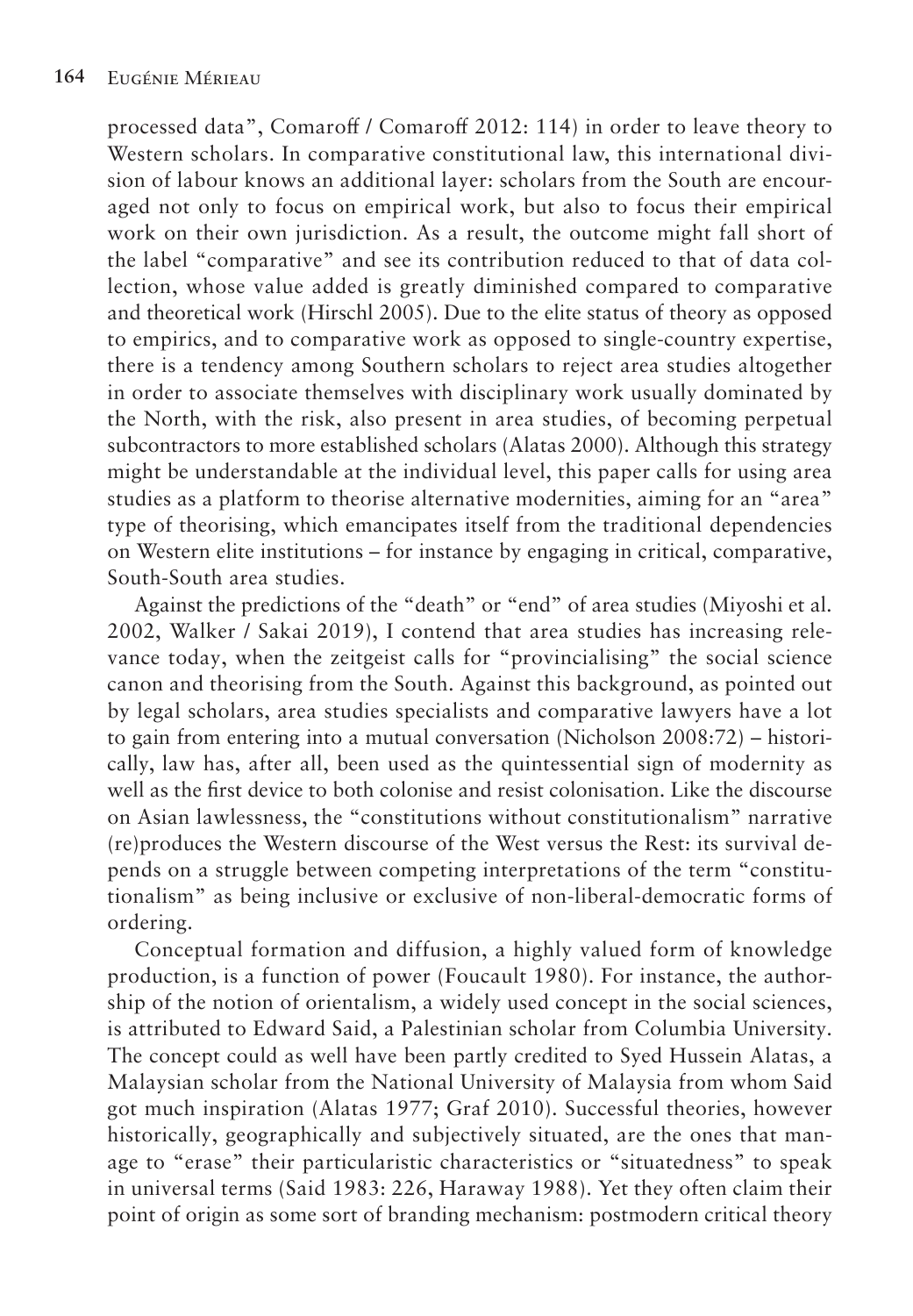with France and Germany, subaltern studies with India, decolonial thought with Latin America, and perhaps, or so is the ambition of this paper, alternative/pluralist constitutional theory with Southeast Asia.

#### **Concluding remarks**

Comaroff and Comaroff argued that the (imagined) South ("Africa") might well represent the future of the North – mired in violence, ethnic conflicts, epidemics, inequalities and religious fundamentalism. Against ideas of convergence towards a Western telos, disordered pluralities appear on the horizon. Is it possible, then, that Southeast Asian constitutional law, in its extreme diversity, offers images of the future of Western constitutional law? Can constitutional design principles and jurisprudence travel from East to West? This article has shown not only that they can, but that they already have. Yet, this shift has not yet been captured as legitimate knowledge in the field of constitutional law, which, still blinded by the narrative of Westernisation, remains in a general state of denial of changes that have *already happened*. Twenty years ago, Andrew Harding already referred to Southeast Asian law as "post-Western": it had digested Western modes of legality, and moved beyond them (Harding 2001: 219).

If some elements of Southeast Asian constitutionalism have begun to gain increased scholarly attention, their universality is contested as they challenge the end-of-history narrative of liberal-democratic constitutionalism with a rule of law rooted in the idea of legal monism and notions of retributive justice. More precisely, the types of normativity experienced in Southeast Asia directly challenge three fundamental tenets of Western constitutional ordering: legal pluralism challenges legal monism, transitional justice challenges retributive justice, and authoritarian modes of legality – including lawfare – challenge liberal constitutionalism. It is possible to maintain a discourse of differences (here, of alternative constitutional modernities) while refusing to convert these differences into values and hierarchies in line with the current geopolitics of knowledge that maintains Western dominance through academic imperialism and dependency (see Mignolo 2002; Alatas 1993, 2016a, 2016b; Zeiny 2019). As long as theory remains an elite practice guarded by gate-keepers located in elite Western institutions, non-Western area disciplinary studies, with their journals and associations, provide an ideal site of resistance.

There is no provincialising of the Western canon without proposals for non-Western additions to it, and this is precisely a contribution best made by area studies which, with its commitment to rigorous empirical and transdisciplinary work, is a place where the empirical and theoretical analysis of alternative constitutional modernities can be engaged with. In other terms, while the decon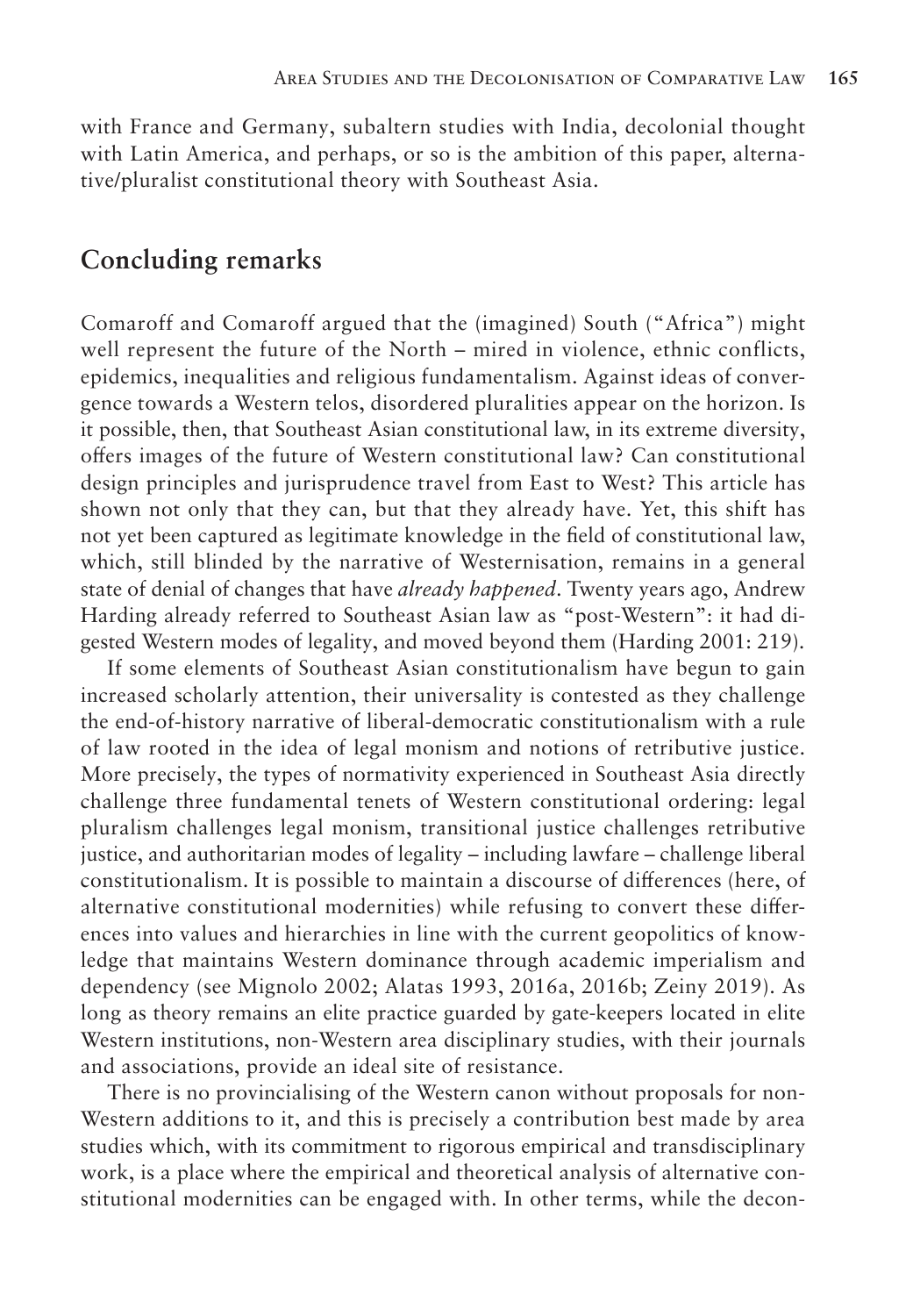structionist work can be done by the abstract, internal disciplinary critique, the reconstructionist work relies on empiricists such as area studies scholars. In law, critical legal studies deconstructs, and area (constitutional) studies offers alternative solutions. In particular, among the legal devices for which the South including Southeast Asia has much experience, constitutional mechanisms for deeply pluralistic/divided societies appear more than ever relevant to the North. The constitutional regulation of pluralism in turn raises a set of novel issues for constitutional adjudication that will prompt a fair deal of theorisation – from Southeast Asia.

### **References**

- Alatas, Syed Farid (2016a): The Study of the Social Sciences in Developing Societies: Towards an Adequate Conceptualization of Relevance. *Current Sociology* 49(2), pp. 1–19.
- Alatas, Syed Farid (2016b): Academic Dependency and the Global Division of Labour in the Social Sciences. *Current Sociology* 51(6), pp. 599–613.
- Alatas, Syed Farid (1993): On the Indigenization of Academic Discourse. *Alternatives: Global, Local, Political*  18(3), pp. 307–338.
- Alatas, Syed Hussein (2000): Intellectual Imperialism: Definition, Traits, and Problems. *Asian Journal of Social Science* 28(1), pp. 23–48.
- Alatas, Syed Hussein (1977): *The Myth of the Lazy Native: A Study of the Image of the Malays, Filipinos and Javanese from the 16th to the 20th Century and Its Function in the Ideology of Colonial Capitalism*. London: F. Cass.
- Anghie, Antony (1999): Finding the Peripheries: Sovereignty and Colonialism in Nineteenth-Century International Law. *Harvard International Law Journal* 40(1), pp. 1–80.
- Anghie, Antony (1996): Francisco De Vitoria and the Colonial Origins of International Law. *Social and Legal Studies* 5 (3), pp. 321–336.
- Baxi, Upendra (2003): The Colonialist Heritage. In: Pierre Legrand / Roderick Munday (eds): *Comparative Legal Studies: Traditions and Transitions*. Cambridge: Cambridge University Press.
- Bell, Gary F. (ed.) (2017): *Pluralism, Transnationalism, and Culture in Asian Law: A Book in Honour of M.B. Hooker*. Singapore: ISEAS Publishing.
- Bourdieu, Pierre (1988): *Homo Academicus*. Redwood City: Stanford University Press.
- Caballero-Anthony, Mely (2008): Non-Traditional Security and Infectious Diseases in ASEAN: Going beyond the Rhetoric of Securitization to Deeper Institutionalization. *The Pacific Review* 21(4), pp. 507–525.
- Carozza, Paolo G. (1997): Continuity and Rupture in "New Approaches to Comparative Law." (Symposium: New Approaches to Comparative Law). Utah Law Review 2, pp. 657–663.
- Chang, Wen-Chen / Thio, Li-Ann / Tan, Kevin YL / Yeh, Jiunn-Rong (2014): *Constitutionalism in Asia: Cases and Materials*. Oxford: Hart Publishing.
- Chen, Albert H.Y. (2014): *Constitutionalism in Asia in the Early Twenty-First Century*. Cambridge: Cambridge University Press.
- Chen, Weitseng / Fu, Hualing (eds) (2020): *Authoritarian Legality in Asia: Formation, Development and Transition*. Cambridge: Cambridge University Press.
- Choudhry, Sujit (2008): *Constitutional Design for Divided Societies: Integration or Accommodation?* Oxford: Oxford University Press.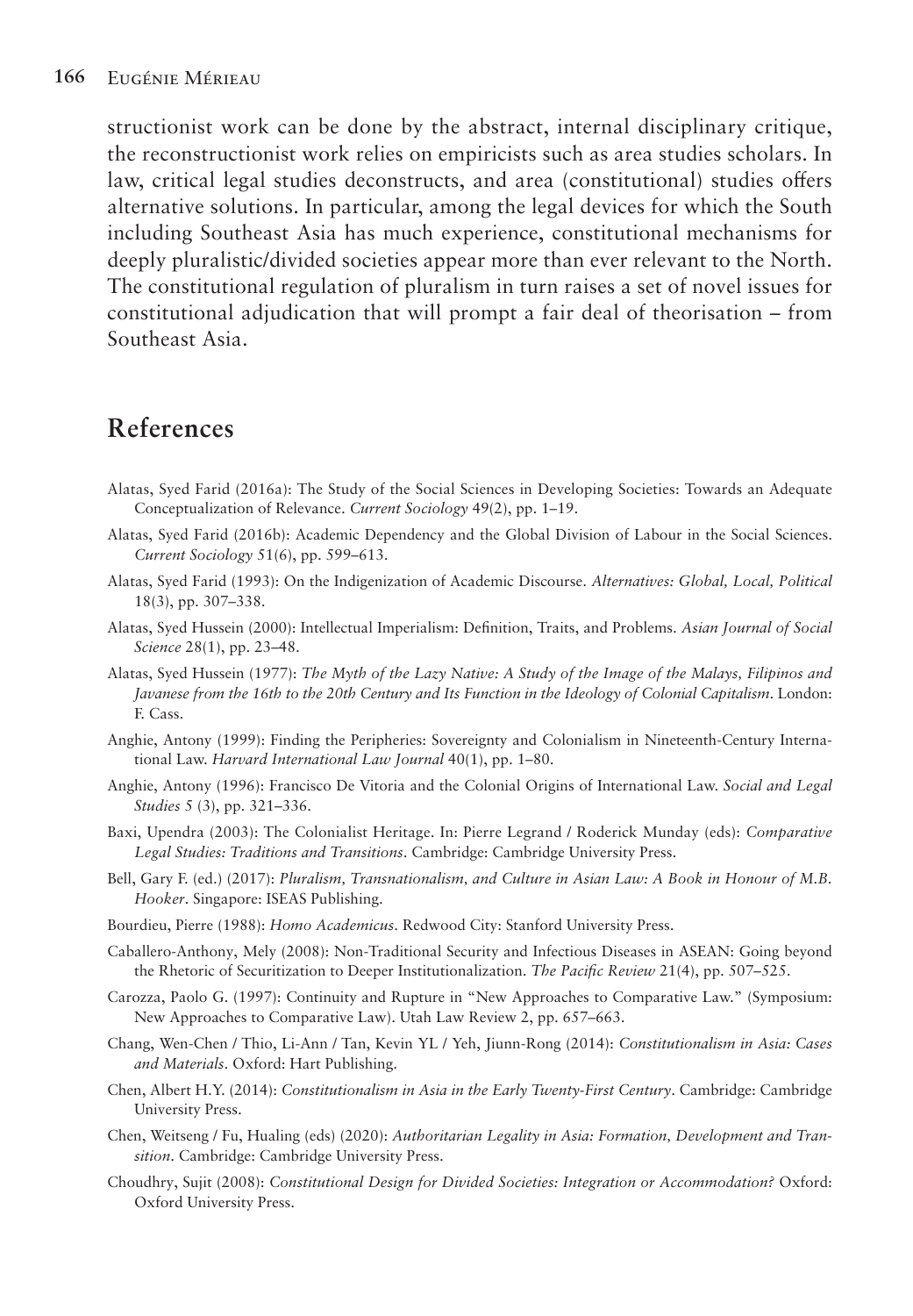Choudhry, Sujit (ed.) (2006): *The Migration of Constitutional Ideas*. Cambridge: Cambridge University Press.

- Chua, Lynette J. (2014): Charting Socio-Legal Scholarship on Southeast Asia: Key Themes and Future Directions. *Asian Journal of Comparative Law* 9(1), pp. 5–27.
- Chua, Lynette J. / Engel, David M. (2015): State and Personhood in Southeast Asia: The Promise and Potential for Law and Society Research. *Asian Journal of Law and Society* 2(2), pp. 211–228.
- Coendet, Thomas (2019): Critical Legal Orientalism: Rethinking the Comparative Discourse on Chinese Law. *The American Journal of Comparative Law* 67(4), pp. 775–824.
- Comaroff, Jean / Comaroff, John L. (2012): Theory from the South: Or, How Euro-America Is Evolving Toward Africa. *Anthropological Forum* 22(2), pp. 113–131.
- Comaroff, Jean / Comaroff, John L. (2007): Law and Disorder in the Postcolony. *Social Anthropology* 15(2), pp. 133–152.
- David, René (1968): *Major Legal Systems in the World Today: An Introduction to the Comparative Study of Law*. London: The Free Press, Collier-Macmillan.
- Davies, Sara (2008): Securitizing Infectious Disease. *International Affairs* 84 (2), pp. 295–313.
- Dowdle, Michael W. / Wilkinson, Michael (2017): *Constitutionalism beyond Liberalism*. Cambridge: Cambridge University Press.
- Dressel, Björn (2012): *The Judicialization of Politics in Asia*. 1st edition. London: Routledge.
- Dumont, Louis (1986): *Essays on Individualism: Modern Ideology in Anthropological Perspective*. Chicago: University of Chicago Press.
- Foucault, Michel (1980): *Power/Knowledge: Selected Interviews and Other Writings, 1972–1977*. New York: Pantheon Books.
- Fournier, Mireille (2018): Comparative Law Gets Entitled: The 1900 Paris Congress in Contexts. University of Victoria, https://dspace.library.uvic.ca//handle/1828/9984 (accessed 6 November 2020).
- Frankenberg, Günter (2018): *Comparative Constitutional Studies: Between Magic and Deceit*. Cheltenham: Edward Elgar Publishing.
- Frankenberg, Günter (2006): Comparing Constitutions: Ideas, Ideals, and Ideology: toward a Layered Narrative. *International Journal of Constitutional Law* 4(3), pp. 439–459.
- Frankenberg, Günter (1985): Critical Comparisons: Re-Thinking Comparative Law. *Harvard International Law Journal* 26 (2), pp. 411–455.
- Frohnen, Bruce P. (2011): Is Constitutionalism Liberal? *Campbell Law Review* 33(3), pp. 529–558.
- Geertz, Clifford (1983): *Local Knowledge: Further Essays in Interpretive Anthropology*. New York: Basic Books.
- Geertz, Clifford (1973): *The Interpretation of Cultures*: Selected Essays. New York: Basic Books.
- Ginsburg, Tom / Moustafa, Tamir (2008): *Rule by Law: The Politics of Courts in Authoritarian Regimes*. Cambridge: Cambridge University Press.
- Ginsburg, Tom / Simpser, Alberto (2013): *Constitutions in Authoritarian Regimes*. Cambridge: Cambridge University Press.
- Glenn, H. Patrick (2014): *Legal Traditions of the World: Sustainable Diversity in Law*. Fifth edition. Oxford University Press.
- Graf, Arndt (2010): Electronic Orientalism? The Afterlife of Syed Hussein Alatas. The Myth of the Lazy Native in Online Databases. *New Media and Society* 12(5), pp. 835–854.
- Grimm, Dieter (2016): *Constitutionalism: Past, Present, and Future*. Oxford: Oxford University Press.
- Hall, Stuart (1992): The West and the Rest: Discourse and Power. In: Bram Gieben / Stuart Hall (eds): *Formations of Modernity*. Cambridge: Polity Press in association with the Open University, pp. 185–227.
- Haraway, Donna (1988): Situated Knowledges: The Science Question in Feminism and the Privilege of Partial Perspective. *Feminist Studies* 14(3), pp. 575–599.
- Harding, Andrew (2015): Legal Traditions of Southeast Asia. In: James D. Wright (ed.): *International Encyclopedia of the Social and Behavioral Sciences*. Oxford: Elsevier, pp. 813–818.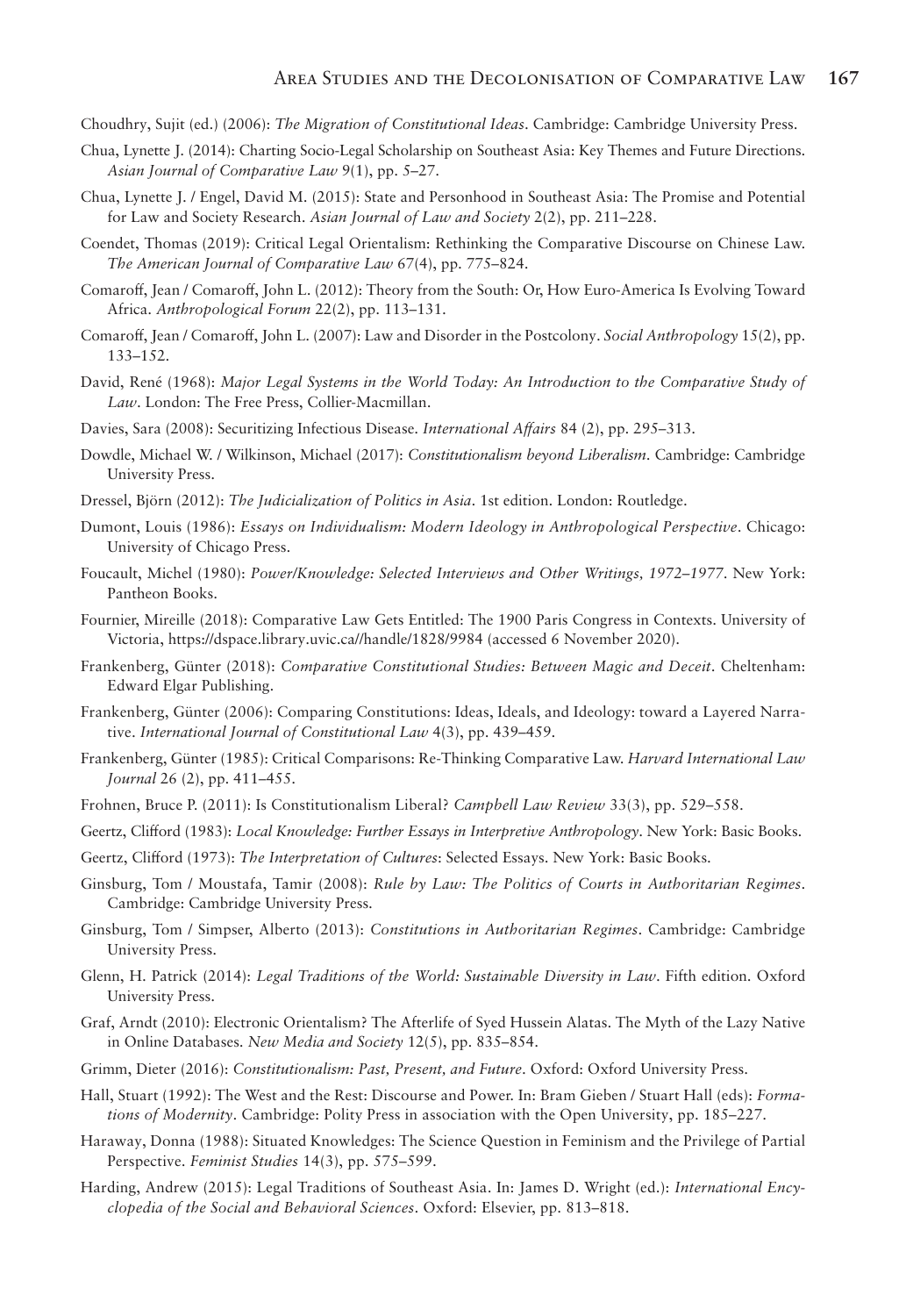#### **168** Eugénie Mérieau

- Harding, Andrew (2002): Comparative Public Law: Some Lessons from Southeast Asia. In: Esin Örücü / Andrew Harding (eds): *Comparative Law in the 21st Century*. London: Kluwer Law, pp. 249–266.
- Harding, Andrew (2001): Comparative Law and Legal Transplantation in South East Asia: Making Sense of the "Nomic Din". In: David Nelken (ed.): *Adapting Legal Cultures*. Oxford: Hart Publishing, pp. 199–222.
- Harding, Andrew / Son, Bui Ngoc (2016): Recent Work in Asian Constitutional Studies: A Review Essay. *Asian Journal of Comparative Law* 11(1), pp. 163–183.
- Hegel, Friedrich (2001): *The Philosophy of History*. Kitchener: Batoche Books.
- Hirschl, Ran (2014): *Comparative Matters: The Renaissance of Comparative Constitutional Law*. Oxford: Oxford University Press.
- Hirschl, Ran (2013): From Comparative Constitutional Law to Comparative Constitutional Studies. *International Journal of Constitutional Law* 11(1), pp. 1–12.
- Hirschl, Ran (2005): The Question of Case Selection in Comparative Constitutional Law. *The American Journal of Comparative Law* 53(1), pp. 125–156.
- Hooker, M.B. (1975): *Legal Pluralism: An Introduction to Colonial and Neo-Colonial Laws*. Oxford: Clarendon Press.
- Hussain, Jamila (2011): More than One Law for All: Legal Pluralism in Southeast Asia. *Democracy and Security*  7(4), pp. 374–389.
- Kennedy, Duncan (1983): *Legal Education and the Reproduction of Hierarchy: A Polemic against the System.*  1st edition. Cambridge: Afar.
- Landau, David (2013): Abusive Constitutionalism. *U.C. Davis Law Review* 47(1), pp. 189–260.
- Landau, David / Dixon, Rosalind (2020): Abusive Judicial Review: Courts Against Democracy. *U.C. Davis Law Review* 53(3), pp. 1313–1387.
- Law, David (2011): Why Has Judicial Review Failed in Japan? *Washington University Law Review* 88(6), pp. 1425–1466.
- Law, David / Versteeg, Mila (2013): Sham Constitutions. *California Law Review* 101(4), pp. 863–952.
- Legrand, Pierre (1997): The Impossibility of "Legal Transplants". *Maastricht Journal of European and Comparative Law* 4 (2), pp. 111–124.
- Legrand, Pierre / Munday, Roderick (2003): *Comparative Legal Studies: Traditions and Transitions*. Cambridge: Cambridge University Press.
- Li, Yang (2014): Legal Orientalism, or Legal Imperialism? *Rechtsgeschichte: Zeitschrift des Max-Planck-Instituts für Europäische Rechtsgeschichte* 22, pp. 316–321.
- Lijphart, Arend (2004): Constitutional Design for Divided Societies. *Journal of Democracy* 15(2), pp. 96–109.
- Lingat, Robert (1973): *The Classical Law of India*. Berkeley: University of California Press.
- Lingat, Robert (1941): Evolution of the Conception of Law in Burma and Siam. *Journal of Siamese Society* 38, pp. 9–31.
- Loewenstein, Karl (1969): Constitutions and Constitutional Law in the West and in the East. *The Indian Journal of Political Science* 30(3), pp. 203–48.
- Maine, Sir Henry Sumner (2002): *Ancient Law*. London: Routledge. Originally published in 1861.
- Mattei, Ugo (2019): Comparative Law and Critical Legal Studies. In: Reinhard Zimmermann / Mathias Reimann (eds): *Oxford Handbook of Comparative Law.* 2nd edition. Oxford: Oxford University Press, pp. 816–836.
- Mattei, Ugo (1997): Three Patterns of Law: Taxonomy and Change in the World's Legal System. *American Journal of Comparative Law* 45, pp. 5–44.
- Mérieau, Eugénie (2016a): The Legal-military Alliance for Illiberal Constitutionalism in Thailand. In: Björn Dressel / Marco Bünte (eds): *Constitutional Politics in Southeast Asia*. London: Routledge, pp. 140–160.
- Mérieau, Eugénie (2016b): Thailand's Deep State, Royal Power and the Constitutional Court (1997–2015). *Journal of Contemporary Asia* 46(3), pp. 445–466.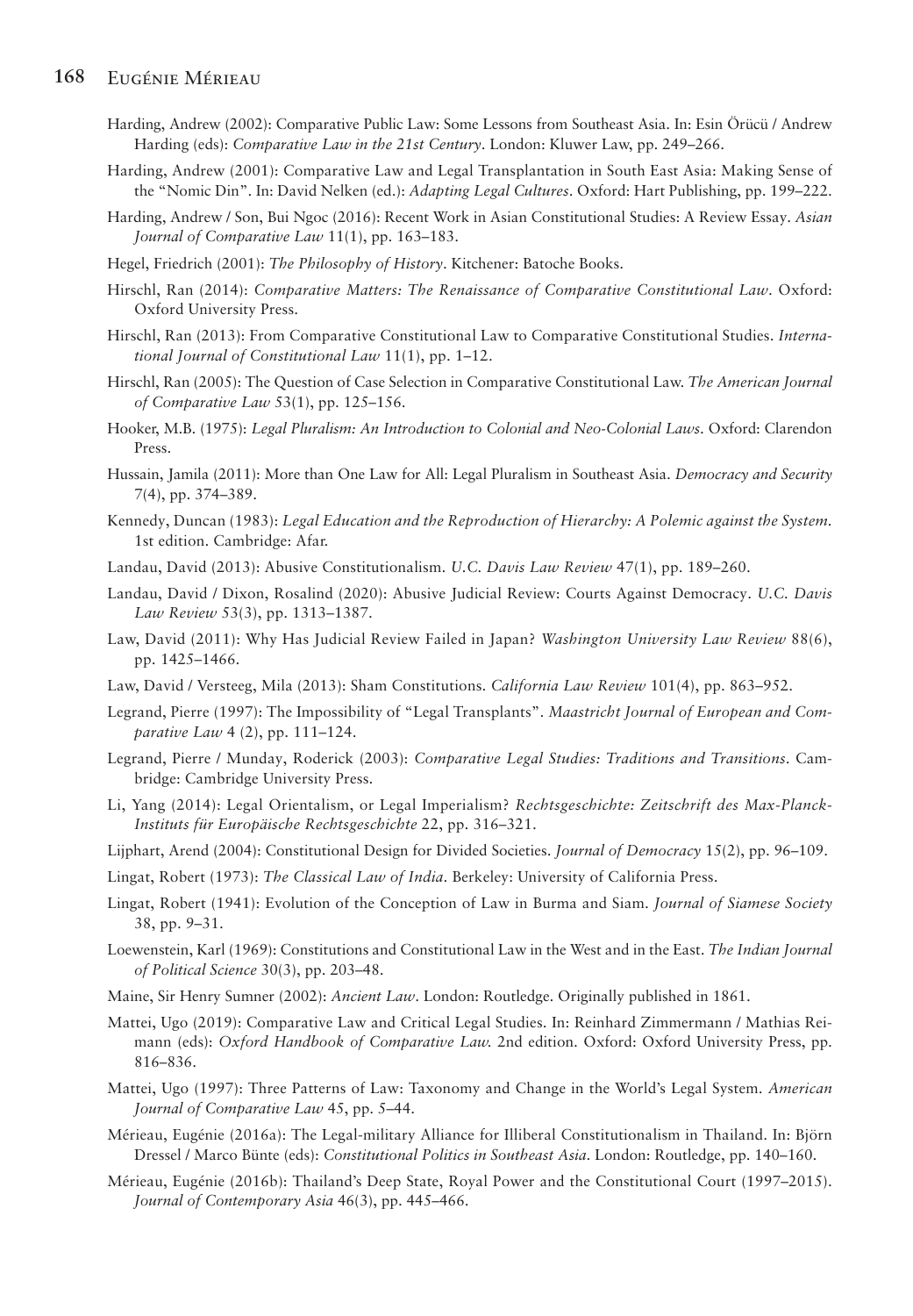- Mignolo, Walter (2002): The Geopolitics of Knowledge and the Colonial Difference. *The South Atlantic Quarterly* 101(1), pp. 57–96.
- Miyoshi, Masao / Harootunian, Harry / Chow, Rey (2002): *Learning Places: The Afterlives of Area Studies*. Durham: Duke University Press.
- Montesquieu, Charles de Secondat (1989): *The Spirit of the Laws*. Cambridge: Cambridge University Press.
- Neo, Jaclyn L. / Son, Bui Ngoc (2019): *Pluralist Constitutions in Southeast Asia*. Oxford: Hart Publishing.
- Nicholson, Penelope / Biddulph, Sarah (eds) (2008): *Examining Practice, Interrogating Theory: Comparative Legal Studies in Asia*. Leiden: Brill.
- Okoth-Ogendo, H.W.O. (1988): *Constitutions without Constitutionalism: Reflections on an African Political Paradox*. New York: American Council of Learned Societies.
- Pargendler, Mariana (2012): The Rise and Decline of Legal Families. *The American Journal of Comparative Law* 60 (4), pp. 1043–1074.
- Peerenboom, Randall (2003): *Asian Discourses of Rule of Law: Theories and Implementation of Rule of Law in Twelve Asian Countries, France, and the U.S*. London: Routledge.
- Perju, Vlad (2012): *Constitutional Transplants, Borrowing, and Migrations*. Oxford: Oxford University Press.
- Rajah, Jothie (2012): *Authoritarian Rule of Law: Legislation, Discourse and Legitimacy in Singapore*. Cambridge: Cambridge University Press.
- Ramraj, Victor V. (2008): Constitutionalism and Emergency Powers. In: Clauspeter Hill / Jörg Menzel (eds): *Constitutionalism in Southeast Asia*. Berlin: Konrad Adenauer Stiftung, pp. 57–66.
- Ramraj, Victor V. / Thiruvengadam, K. (2009): *Emergency Powers in Asia*. Cambridge: Cambridge University Press.
- Rocca, Jean-Louis (2020): Coronavirus, Neoconservatism and Totalitarianism: The Case of China. Science Po, 7 April 2020, http://sciencespo.fr/ceri/en/content/coronavirus-neoconservatism-and-totalitarianism-case-china (accessed 5 September 2020).
- Ruskola, Teemu (2013): *Legal Orientalism: China, the United States, and Modern Law*. Cambridge: Harvard University Press.
- Ruskola, Teemu (2002): *Legal Orientalism*. Michigan Law Review 101(1), pp. 179–234.
- Said, Edward W. (2003): *Orientalism*. 25th anniversary edition. New York: Vintage Books.
- Said, Edward W. (1983): Travelling Theory. In: Edward W. Said: *The World, the Text, and the Critic*. Cambridge: Harvard University Press.
- Santos, Boaventura de Sousa (2018): *The End of the Cognitive Empire: The Coming of Age of Epistemologies of the South*. Durham: Duke University Press.
- Santos, Boaventura de Sousa (2008): *Another Knowledge Is Possible: Beyond Northern Epistemologies*. London: Verso.
- Santos, Boaventura de Sousa (2001): Nuestra America: Reinventing a Subaltern Paradigm of Recognition and Redistribution. *Theory, Culture and Society* 18(2-3), pp. 185–217.
- Seidman, Louis Michael (2006): Critical Constitutionalism Now. *Fordham Law Review* 75(2), pp. 575–592.
- Son, Bui Ngoc (2018): Why Do Countries Choose Not to Adopt Constitutional Review, the Case of Vietnam. In: Albert Chen (ed.): *Constitutional Courts in Asia*. Cambridge: Cambridge University Press, pp. 335–364.
- Sullivan, Vickie B. (2017): *Montesquieu and the Despotic Ideas of Europe: An Interpretation of "The Spirit of the Laws"*. Chicago: University of Chicago Press.
- Tate, Neal / Vallinder, Björn (1997): *The Global Expansion of Judicial Power*. New York: New York University Press.
- Thio, Li-Ann (2012): Constitutionalism in Illiberal Polities. In: Andras Sajo / Michel Rosenfeld: *Oxford Handbook of Comparative Constitutional Law.* Oxford: Oxford University Press, pp. 133–148.
- Tréguer, Félix (2020): The State and Digital Surveillance in Times of the Covid-19 Pandemic. Science Po, 1 May 2020, http://sciencespo.fr/ceri/en/content/state-and-digital-surveillance-times-covid-19-pandemic (accessed 5 September 2020).